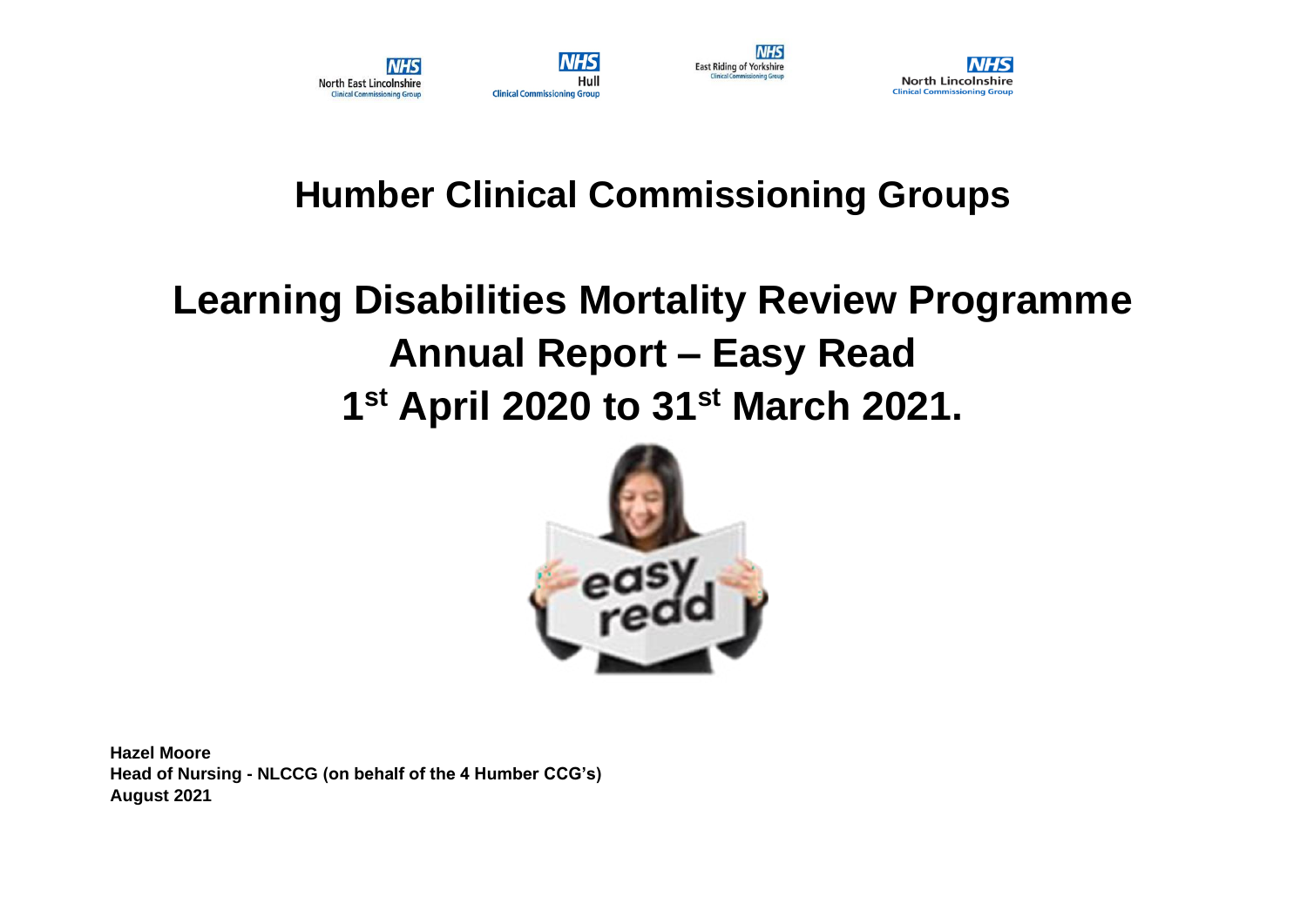#### **Contents**

|                     |                                                                                                                                | Page         |
|---------------------|--------------------------------------------------------------------------------------------------------------------------------|--------------|
| 1                   | <b>Introduction</b>                                                                                                            | $\mathbf{3}$ |
| $\mathbf{2}$        | What we know about the People who Sadly Died 1 <sup>st</sup> April 2020 – 31 <sup>st</sup> March 2021                          | 5            |
| $\mathbf{3}$        | What we learnt from the Reviews we Competed 1st April 2020 - 31st March 2021                                                   | 7            |
| 4                   | What the Reviews told us was the Cause of Death 1 <sup>st</sup> April 2020 – 31 <sup>st</sup> March 2021                       | 9            |
| $5\phantom{.0}$     | What the Reviews told us about the Quality of Care Given to People 1 <sup>st</sup> April 2020 –<br>31 <sup>st</sup> March 2021 | 10           |
| 6                   | Some Examples of Good Care Found in the Reviews 1st April 2020 – 31st March<br>2021                                            | 11           |
| $\overline{7}$<br>8 | Some Examples of Things we need to do Better Found in the Reviews 1st April 2020<br>-31st March 2021                           | 13           |
|                     | Recommendations from the Completed Reviews 1st April 2020 – 31st March                                                         | 15           |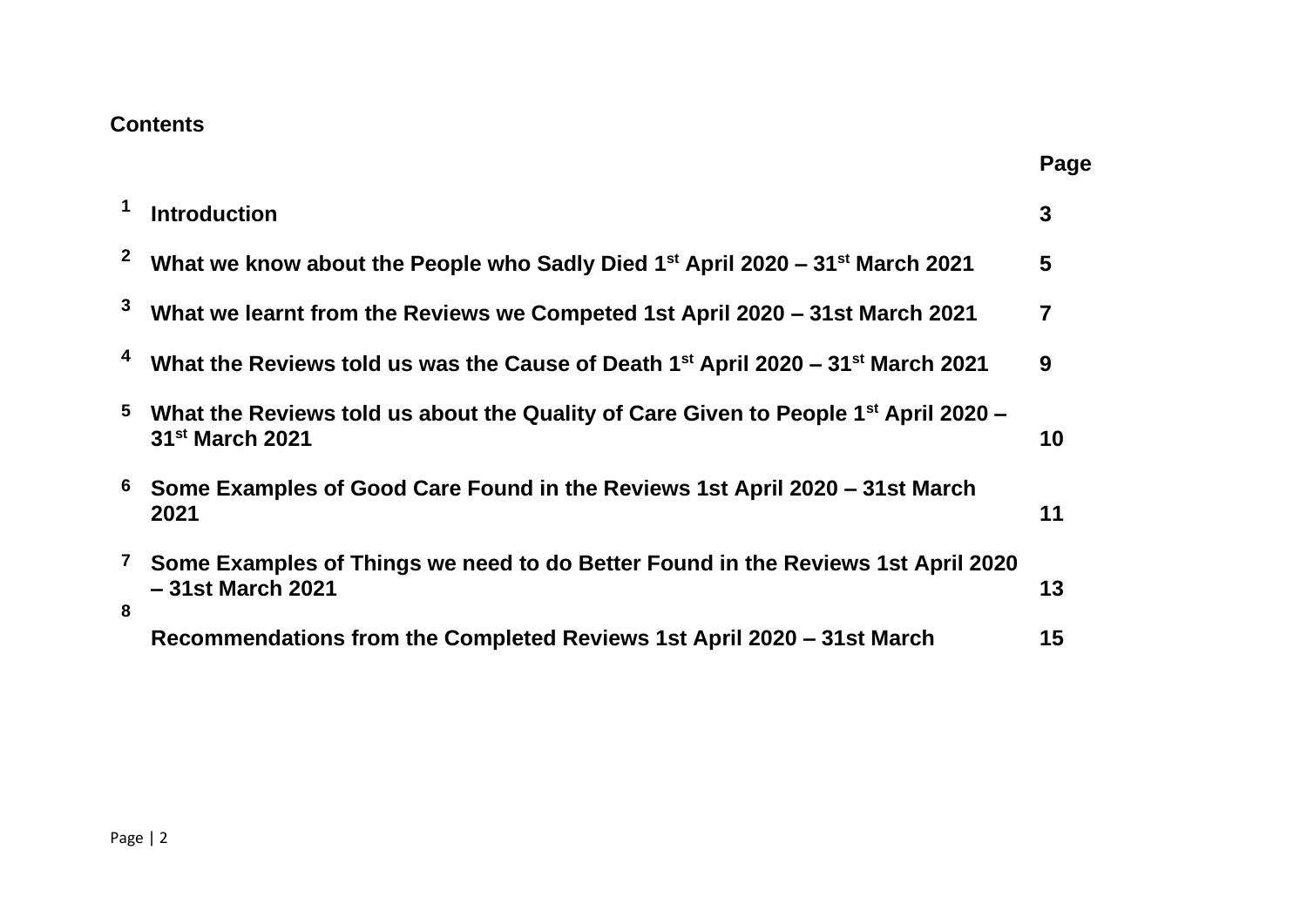#### **1. Introduction**

| Annual<br><b>Report</b>                                       | Each year, NHS Clinical Commissioning Groups (CCGs) have to write a report about<br>the number of people with a learning disability who have sadly died in their area.<br>This the 1 <sup>st</sup> time the CCG's in the Humber have written a report together, looking at all<br>the deaths of people with a learning disability in the Humber area. |
|---------------------------------------------------------------|-------------------------------------------------------------------------------------------------------------------------------------------------------------------------------------------------------------------------------------------------------------------------------------------------------------------------------------------------------|
| The Learning Disabilities Mortality Review<br>eDeR) Programme | It is called the Learning Disabilities Mortality Review and known as LeDeR.                                                                                                                                                                                                                                                                           |
|                                                               | We look at every death to see if anything could have been done better.                                                                                                                                                                                                                                                                                |
|                                                               | Every person in England who is over the age of 4 years, who has a learning disability<br>and sadly dies, has their death looked at in the same way.                                                                                                                                                                                                   |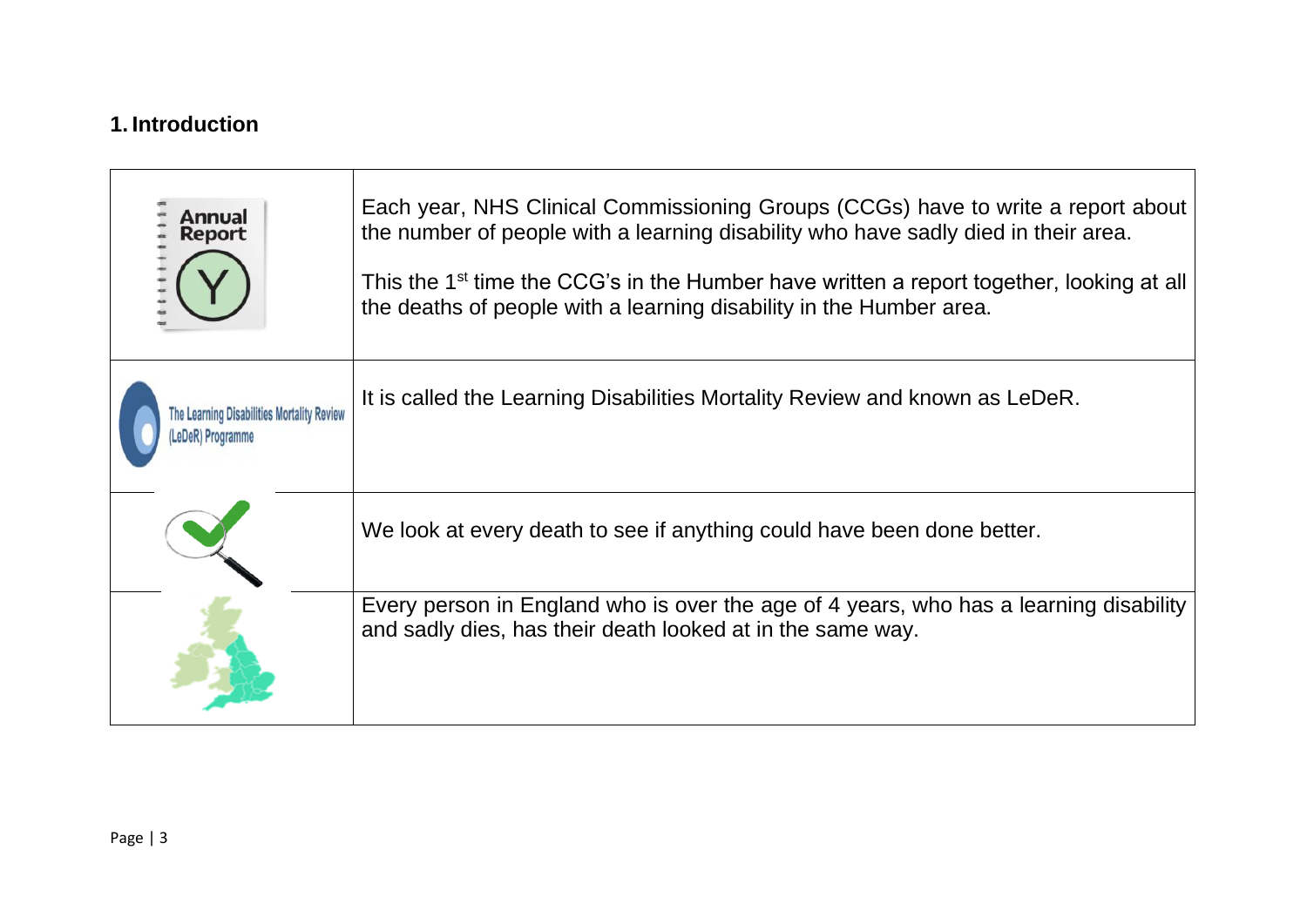| The review is carried out by a person called a reviewer. They look at all the care the<br>person who died received during their life.                                                                                                                                                                            |
|------------------------------------------------------------------------------------------------------------------------------------------------------------------------------------------------------------------------------------------------------------------------------------------------------------------|
| They do this by:<br>Talking to the family or someone who knew the person really well and to people who<br>supported the person during their everyday life.                                                                                                                                                       |
| The reviewer looks for where changes need to be made to make things better for<br>people in our area who have learning disabilities.                                                                                                                                                                             |
| This report tells you a little about people who have died in the Humber area from 1 <sup>st</sup><br>April 2020- 31 <sup>st</sup> March 2021.<br>It also tells you what learning we found and where we need to make things better from<br>reviews we did 1 <sup>st</sup> April 2020-31 <sup>st</sup> March 2021. |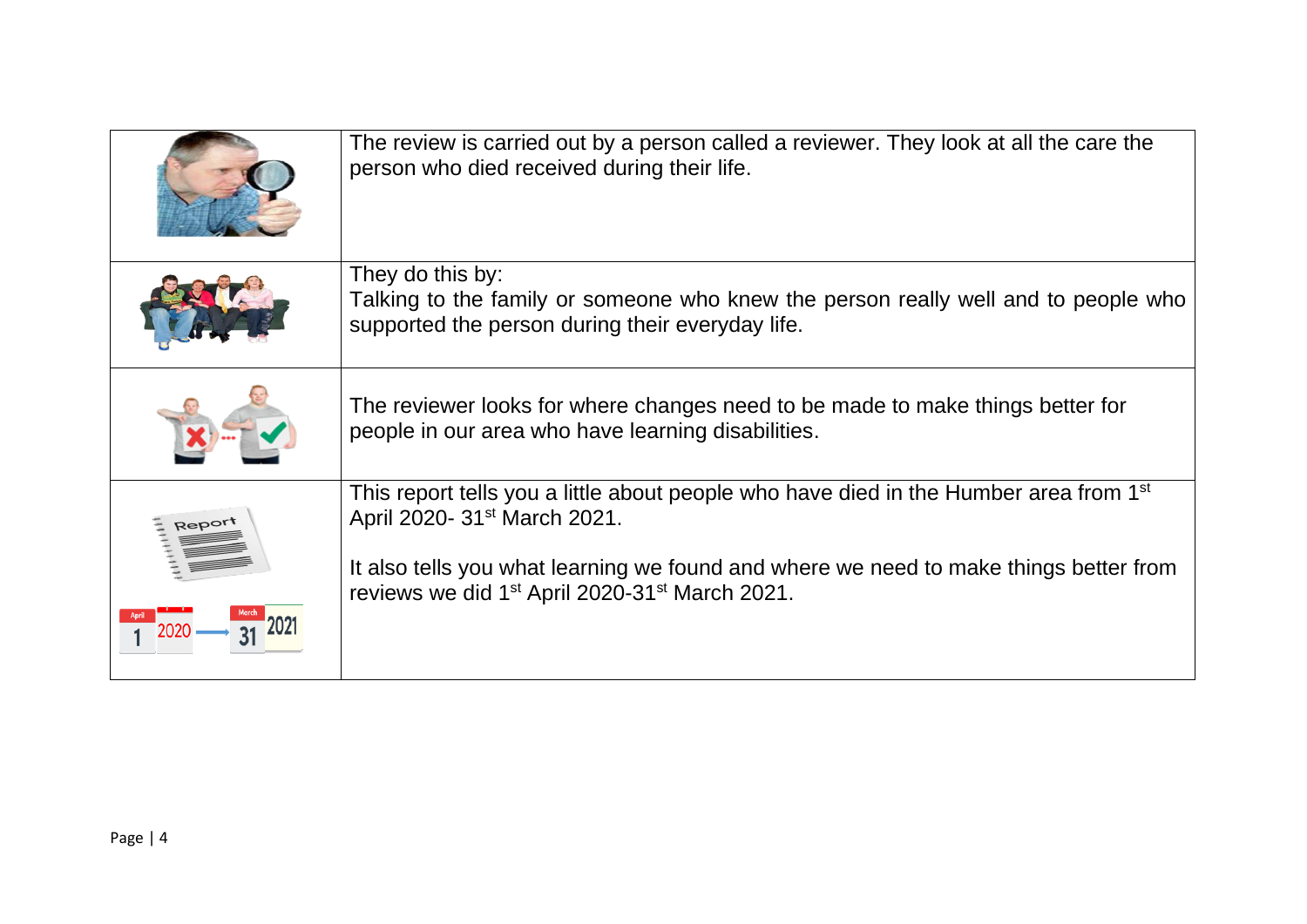# **2. What we know about the People who Sadly Died 1st April 2020 – 31st March 2021**

| 55 people who had a learning disability and sadly died had their death reported to the<br>LeDeR programme.                       |
|----------------------------------------------------------------------------------------------------------------------------------|
| 2020 was a very hard year for people. In England, more people than usual with a learning<br>disability died because of COVID-19. |
| In the Humber area, 8 of the deaths reported were said to be related to the COVID-19<br>virus.                                   |
| Of the 55 people who died:                                                                                                       |
| 34 of them were men.                                                                                                             |
| 21 of them were women.                                                                                                           |
| The average age of the 55 people who had died across the Humber area was 58.4<br>years.                                          |
| The average age of the men who died was 57.5 years.                                                                              |
| The average age of the women who died was 59.4 years.                                                                            |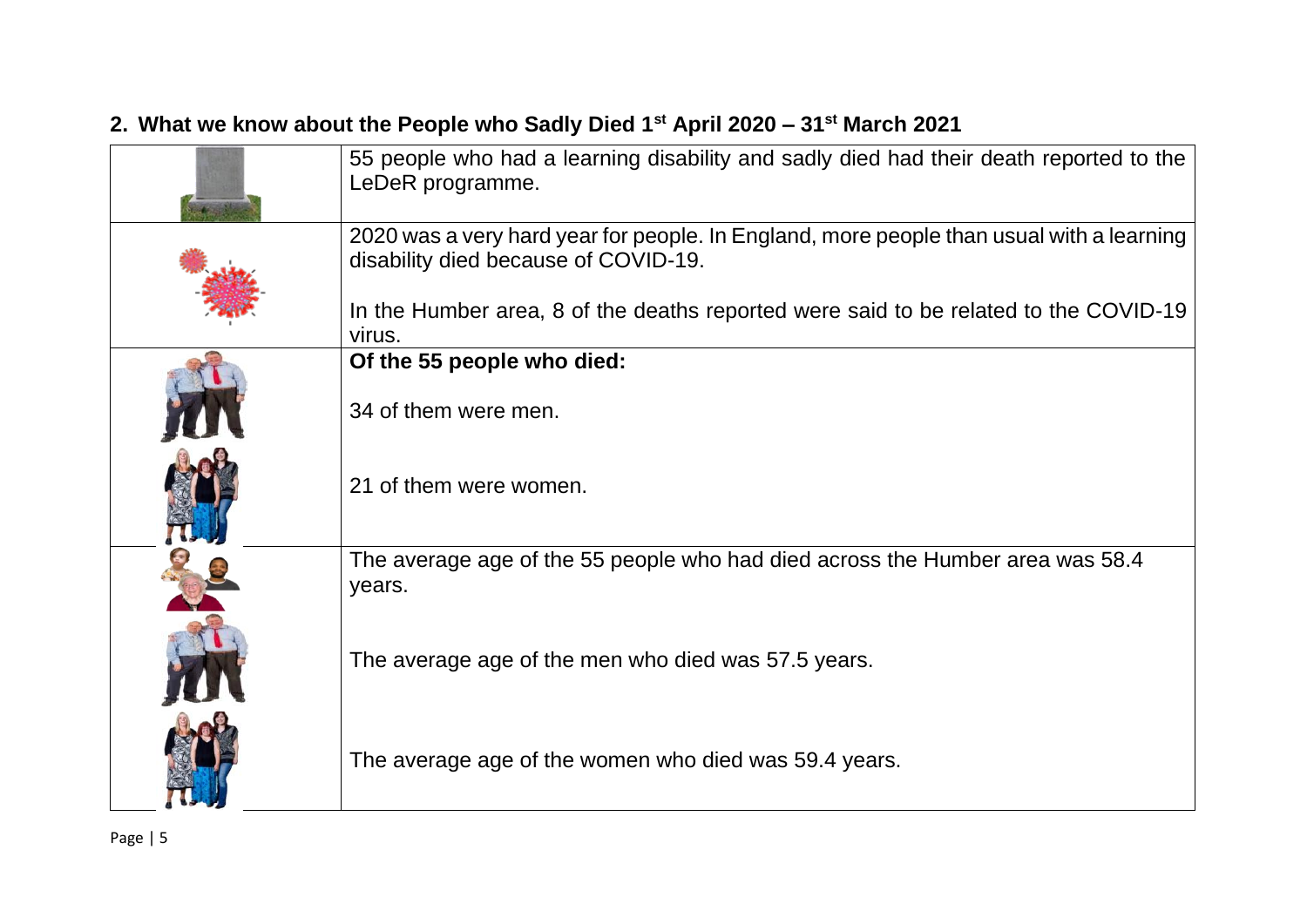|               | 54 of the people were of white heritage and 1 person was from Black, Asian and<br>Minority Ethnic groups. |
|---------------|-----------------------------------------------------------------------------------------------------------|
|               | 35 people died in a hospital.                                                                             |
|               | 13 people died in the community, in a residential or nursing home.                                        |
| <b>ਜ਼ ⊞ ⊞</b> | 6 people died in their own home or supported living accommodation.                                        |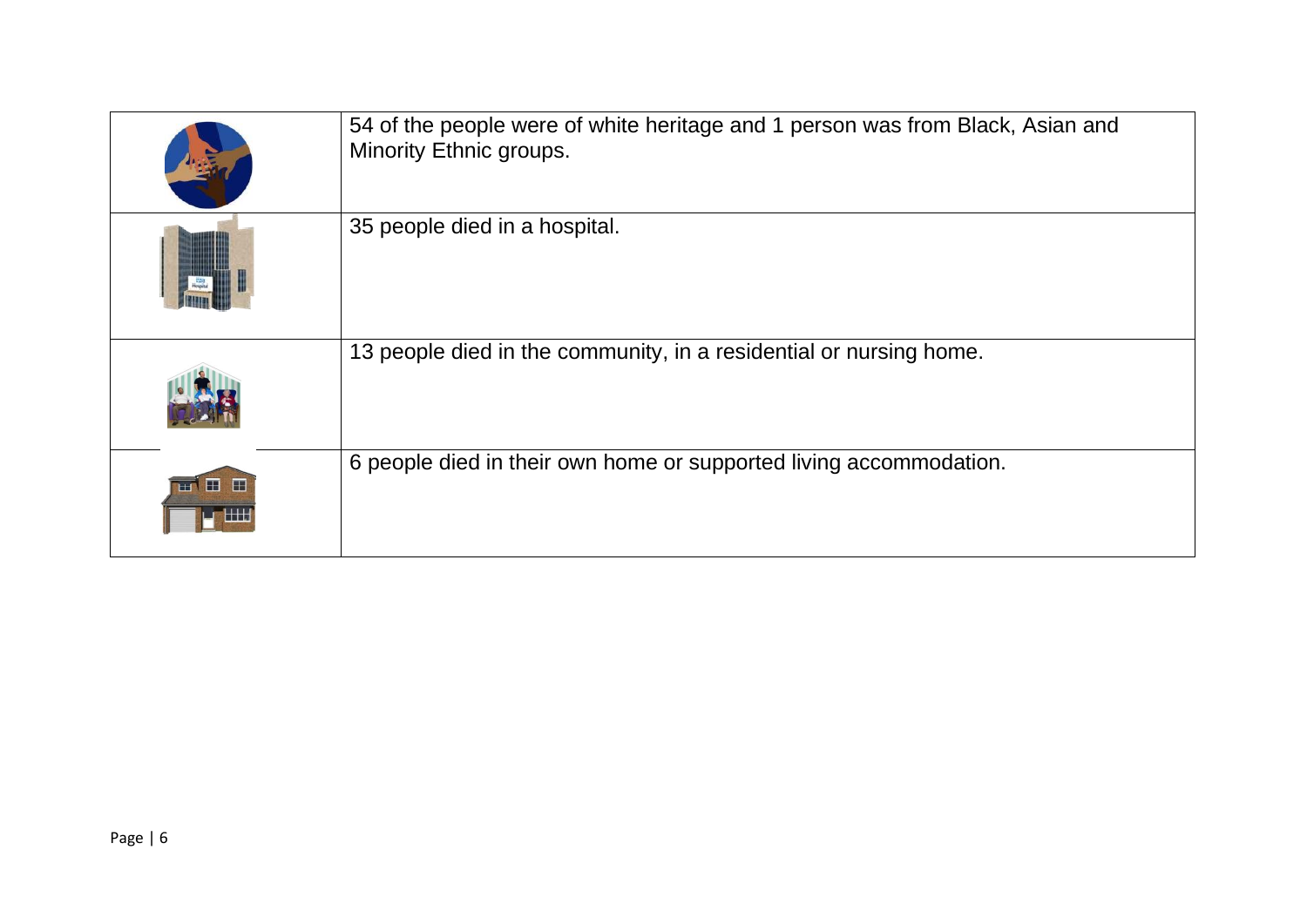## **3. What we learnt from the Reviews we Competed 1st April 2020 – 31st March 2021**

| <b>Review</b> | 60 reviews were completed $1^{st}$ April 2020 – 31 <sup>st</sup> March 2021.                                                         |
|---------------|--------------------------------------------------------------------------------------------------------------------------------------|
|               | 20 of these were completed in the time they were meant to be finished in. This is 6<br>months from the time we know the person died. |
|               | 25 of the reviews were not finished in the time they should have been.                                                               |
|               | This was called our 'backlog' and we had to finish these by 31 <sup>st</sup> December 2020.                                          |
|               | We did this.                                                                                                                         |
|               | Of the 60 reviews completed:                                                                                                         |
|               | 34 of them were men.                                                                                                                 |
|               | 26 of them were women.                                                                                                               |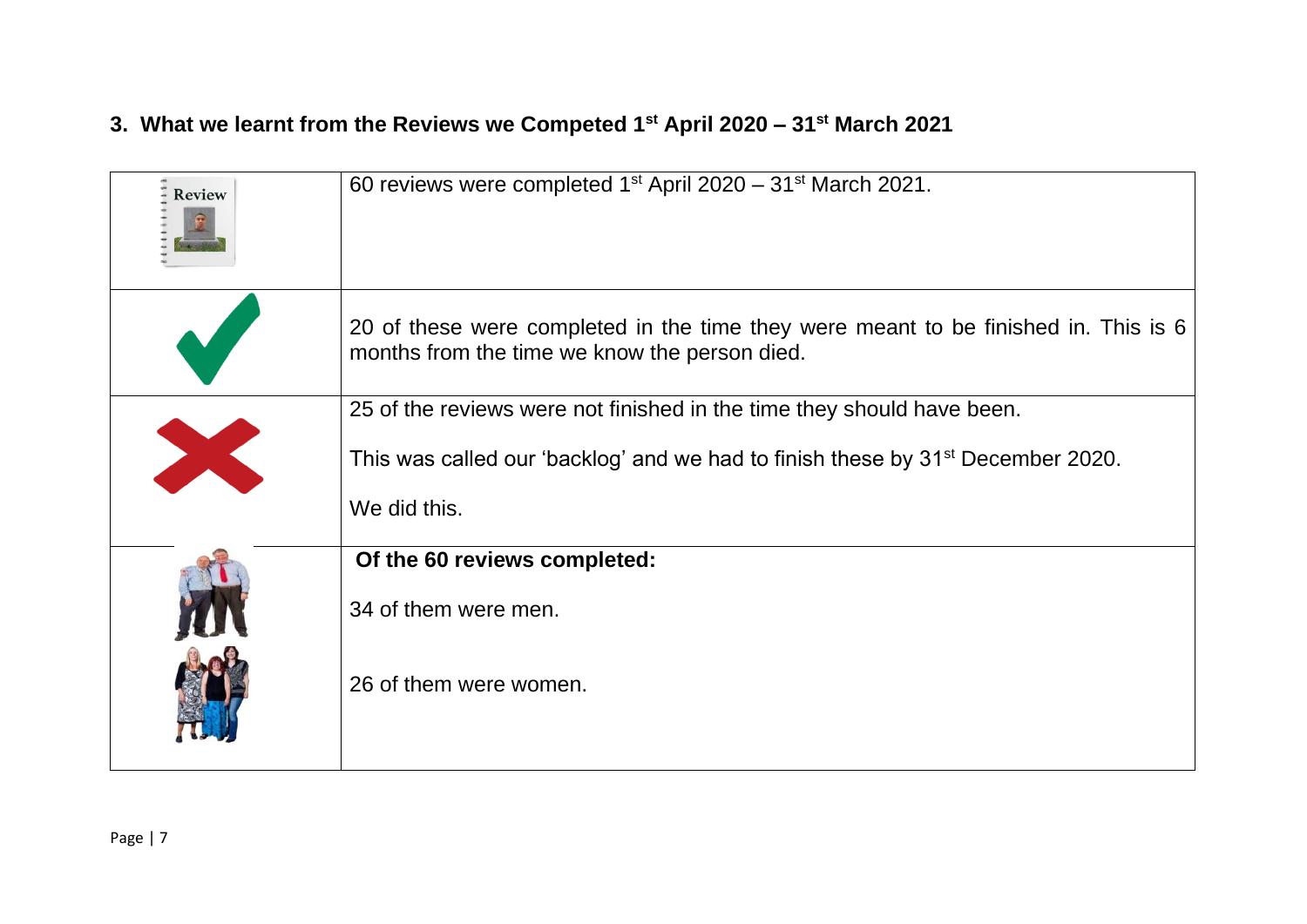|                           | The average age of the 60 people across Humber area was 56.8 years.    |
|---------------------------|------------------------------------------------------------------------|
|                           | The average age of the men whose death was reviewed was 56.8 years.    |
|                           | The average age of the women whose death was reviewed was 58.3 years.  |
|                           | 32 people died in hospital.                                            |
|                           | 19 people died within the community, in a residential or nursing home. |
| <b>HOWER</b><br><b>HA</b> | 9 people died in their own home or supported living accommodation.     |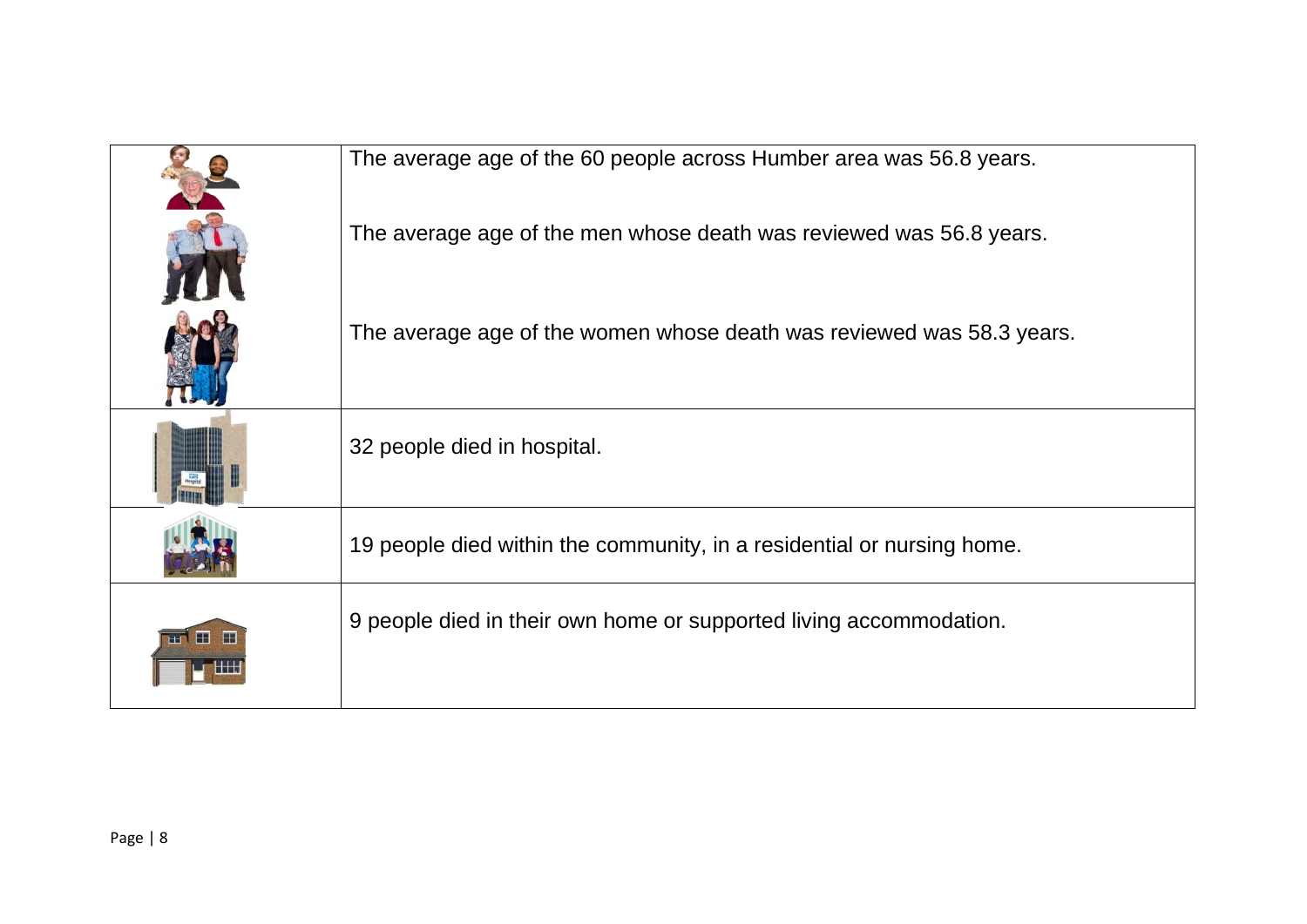#### **4. What the Reviews told us was the Cause of Death 1st April 2020 – 31st March 2021**

| When a person dies, Part 1a of a Death Certificate tells you what the person died of; this<br>is called cause of death. |
|-------------------------------------------------------------------------------------------------------------------------|
| The most common causes of death for people with a learning disability across the<br>Humber area were:                   |
| Aspiration pneumonia                                                                                                    |
| Aspiration pneumonia is when food or drink goes down 'the wrong way'. This can cause<br>infection.                      |
| Pneumonia<br>$\bullet$                                                                                                  |
| Pneumonia is an infection in a person's lungs and is caused by germs called 'bacteria'.                                 |
| Pneumonia is the highest cause of death for people with a learning disability in England.                               |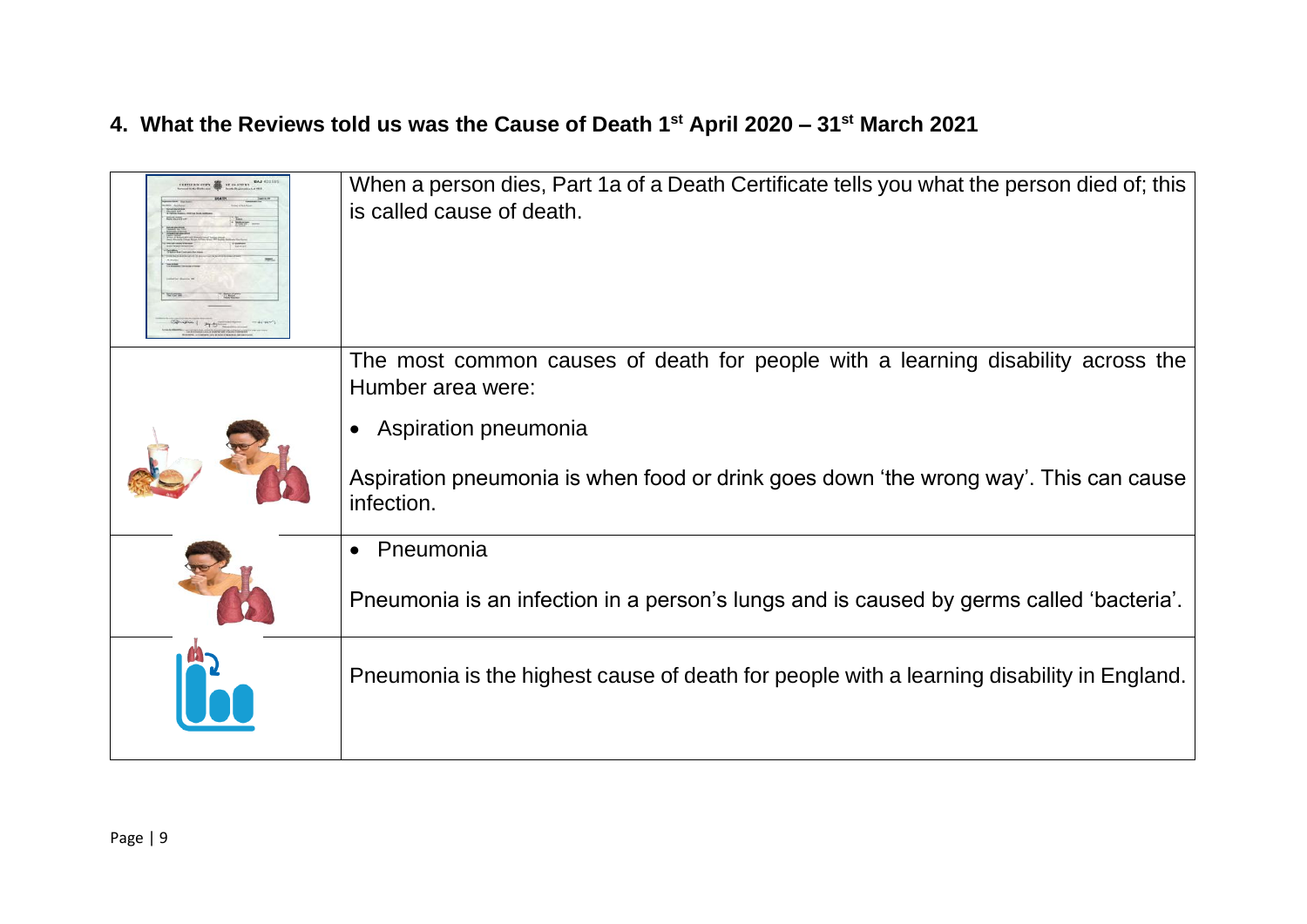# **5. What the Reviews told us about the Quality of Care Given to People 1st April 2020 – 31st March 2021**

|           | When the reviewer has finished looking at all the information they have collected, they<br>give the care the person received a score of 1-6. |
|-----------|----------------------------------------------------------------------------------------------------------------------------------------------|
| <b>17</b> | 1 means that the care the person was given was the best care possible.                                                                       |
| 6×        | 6 means the care was not good and may be part of the reason why the person died.                                                             |
|           | From the reviews in our area, the reviewers found:                                                                                           |
|           | 7 people received care which was excellent.                                                                                                  |
|           | 29 people received care which was good.                                                                                                      |
|           | 16 people received care which was satisfactory.                                                                                              |
|           | 5 people received care which affected their well-being but was not part of why they died.                                                    |
| X         | 2 people received care which was very poor and affected their well-being and could have<br>been part of the reason why they died.            |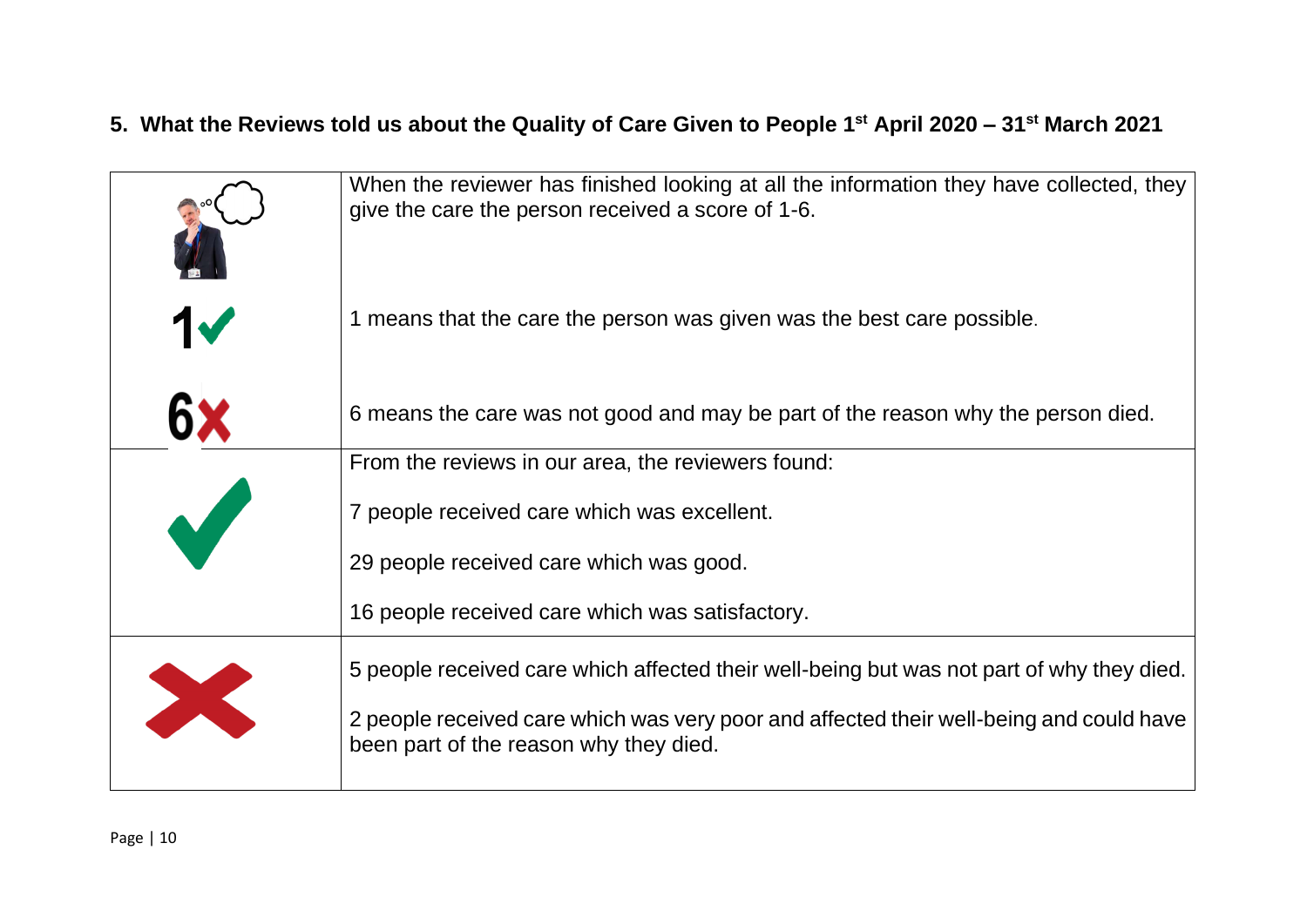# **6. Some Examples of Good Care Found in the Reviews 1st April 2020 – 31st March 2021**

| Lots of the completed reviews showed good practice across all the areas within the<br>Humber. Here are some examples:<br>• Some GP practices had named nurses with good knowledge of learning disabilities<br>to offer continuity and support for the person.<br>• A carer who knew the person well visited them in hospital, taking food the person |
|------------------------------------------------------------------------------------------------------------------------------------------------------------------------------------------------------------------------------------------------------------------------------------------------------------------------------------------------------|
| liked as well as helping with their care. This helped with the discharge planning.<br>• Care staff visited the person when they were in hospital.                                                                                                                                                                                                    |
| There was good communication and partnership working between services for the<br>$\bullet$<br>person with the learning disability.                                                                                                                                                                                                                   |
| Being able to have a personal budget meant care the person needed was able to be<br>$\bullet$<br>given by someone who knew them really well.                                                                                                                                                                                                         |
| Supported to move into supported living together with other people the person knew.                                                                                                                                                                                                                                                                  |
| • There were well co-ordinated approaches to care, which meant the all the persons<br>needs were met, keeping the person at the centre of all the care.                                                                                                                                                                                              |
| Having shared care records meant health professionals were able to provide<br>seamless care.                                                                                                                                                                                                                                                         |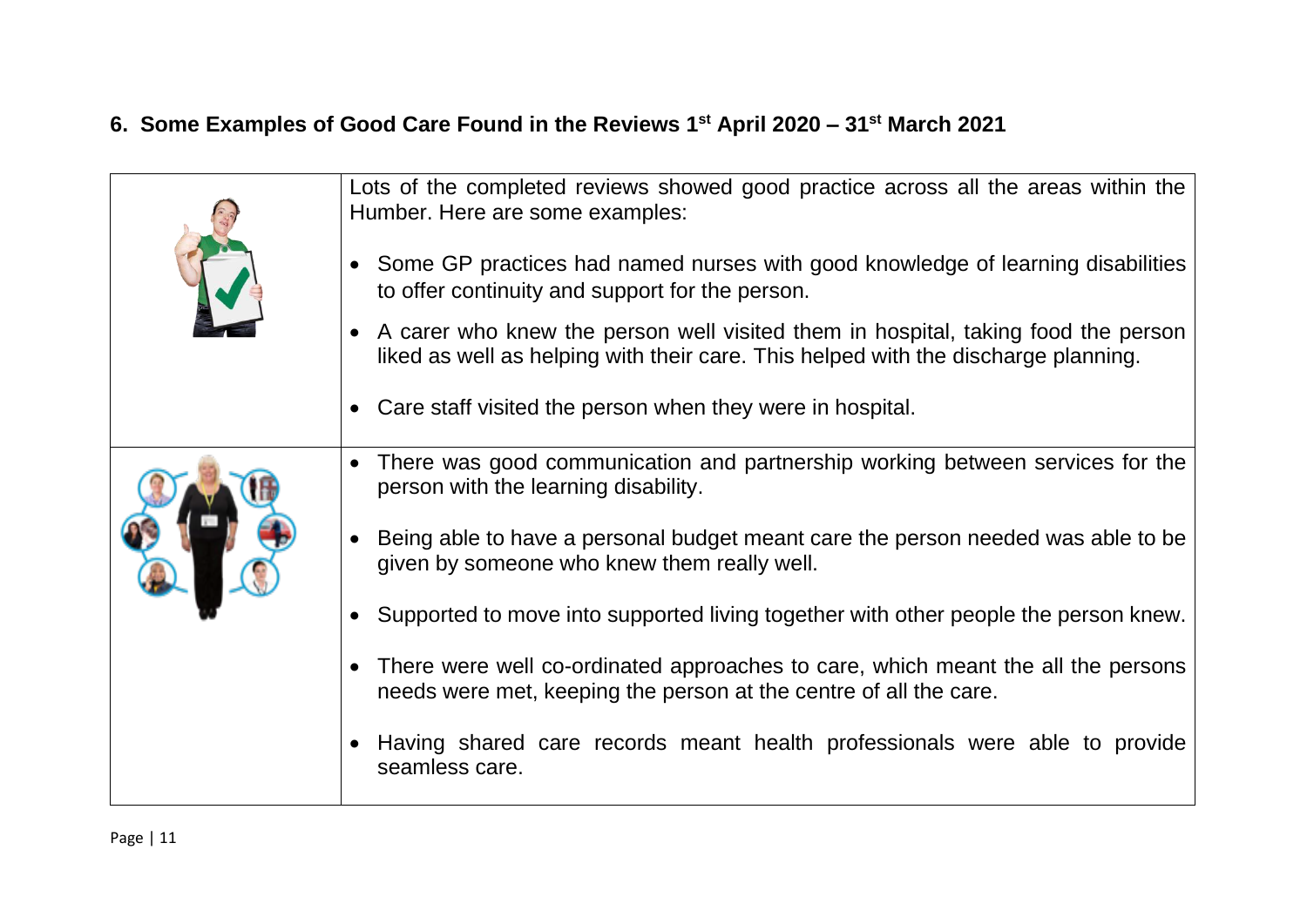

• Family were part of the end of life planning for the person, with the right paperwork in place to stop the person going back into hospital if it was not needed.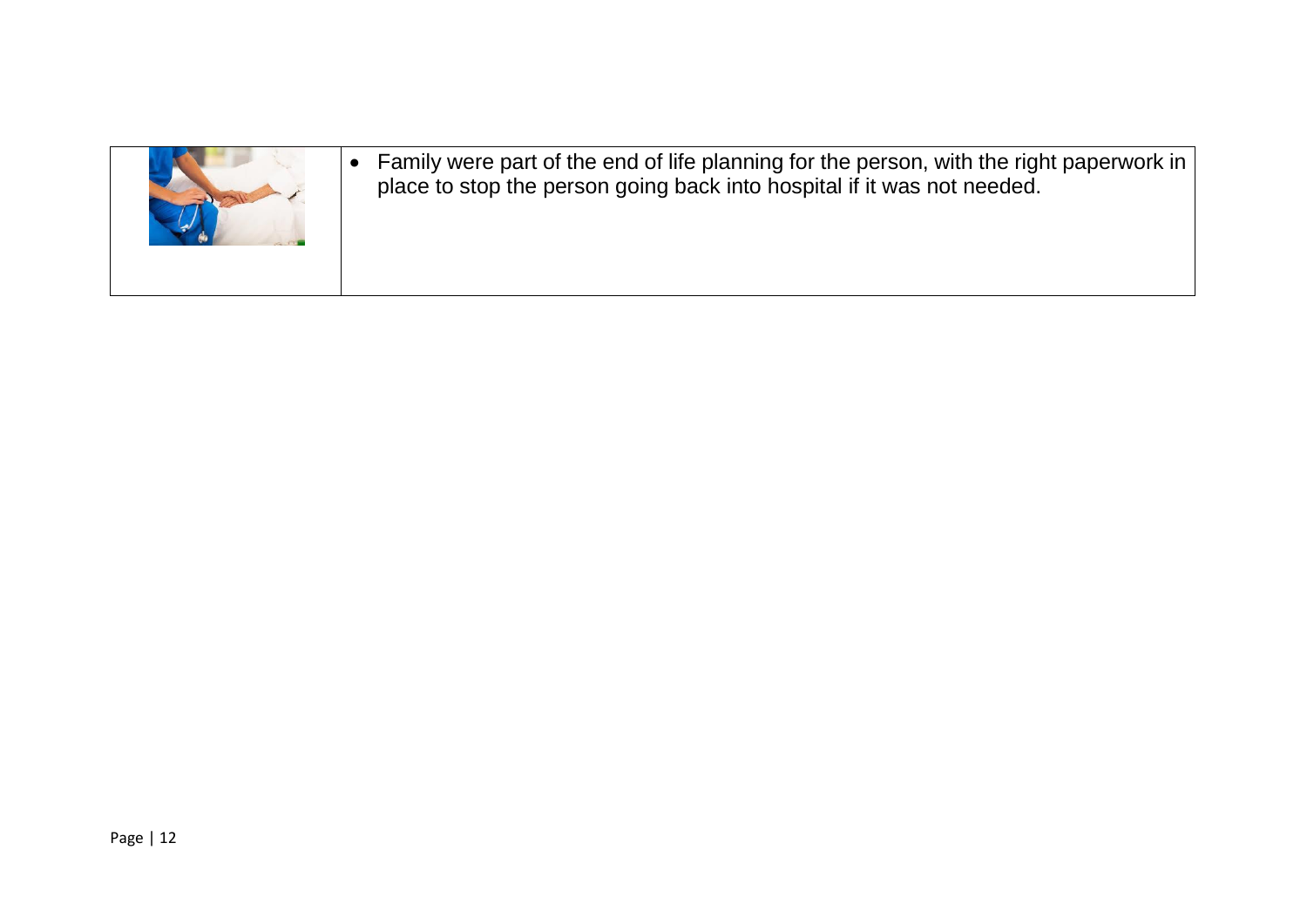#### **7. Some Examples of Things we need to do Better Found in the Reviews 1st April 2020 – 31st March 2021**

| Some of the completed reviews showed where we need to do better across all the areas<br>within the Humber. Here are some examples:<br>• We found that not everyone with a learning disability who needs to go into hospital is<br>seen by a learning disabilities nurse. |
|--------------------------------------------------------------------------------------------------------------------------------------------------------------------------------------------------------------------------------------------------------------------------|
| We found not all Capacity assessments and Best Interest meetings were recorded<br>every time in a person's records.                                                                                                                                                      |
| • We found that people were not always involved in deciding where they lived and if<br>they moved.                                                                                                                                                                       |
| We found that Mental Capacity documentation was not always completed to a good<br>standard.                                                                                                                                                                              |
| We found that not all staff had a clear understanding of Mental Capacity.                                                                                                                                                                                                |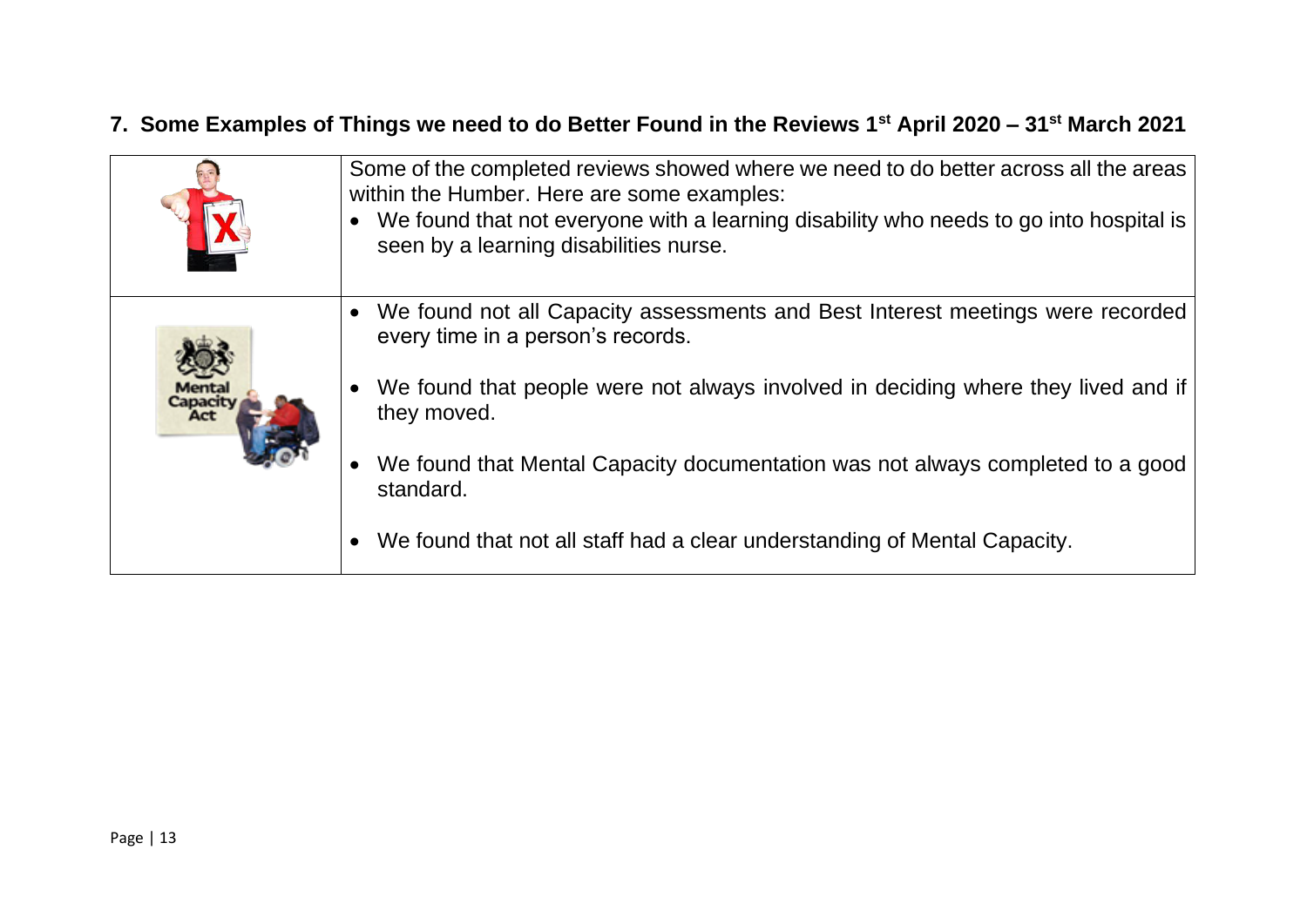| We found that not everyone with a learning disability who is entitled to an Annual<br>Health Check has their check.<br>We found that not all the health action plans for people who had their Annual Health<br>Check were fully completed and of a good standard. |
|-------------------------------------------------------------------------------------------------------------------------------------------------------------------------------------------------------------------------------------------------------------------|
| We found not everyone who went into hospital had a hospital passport.                                                                                                                                                                                             |